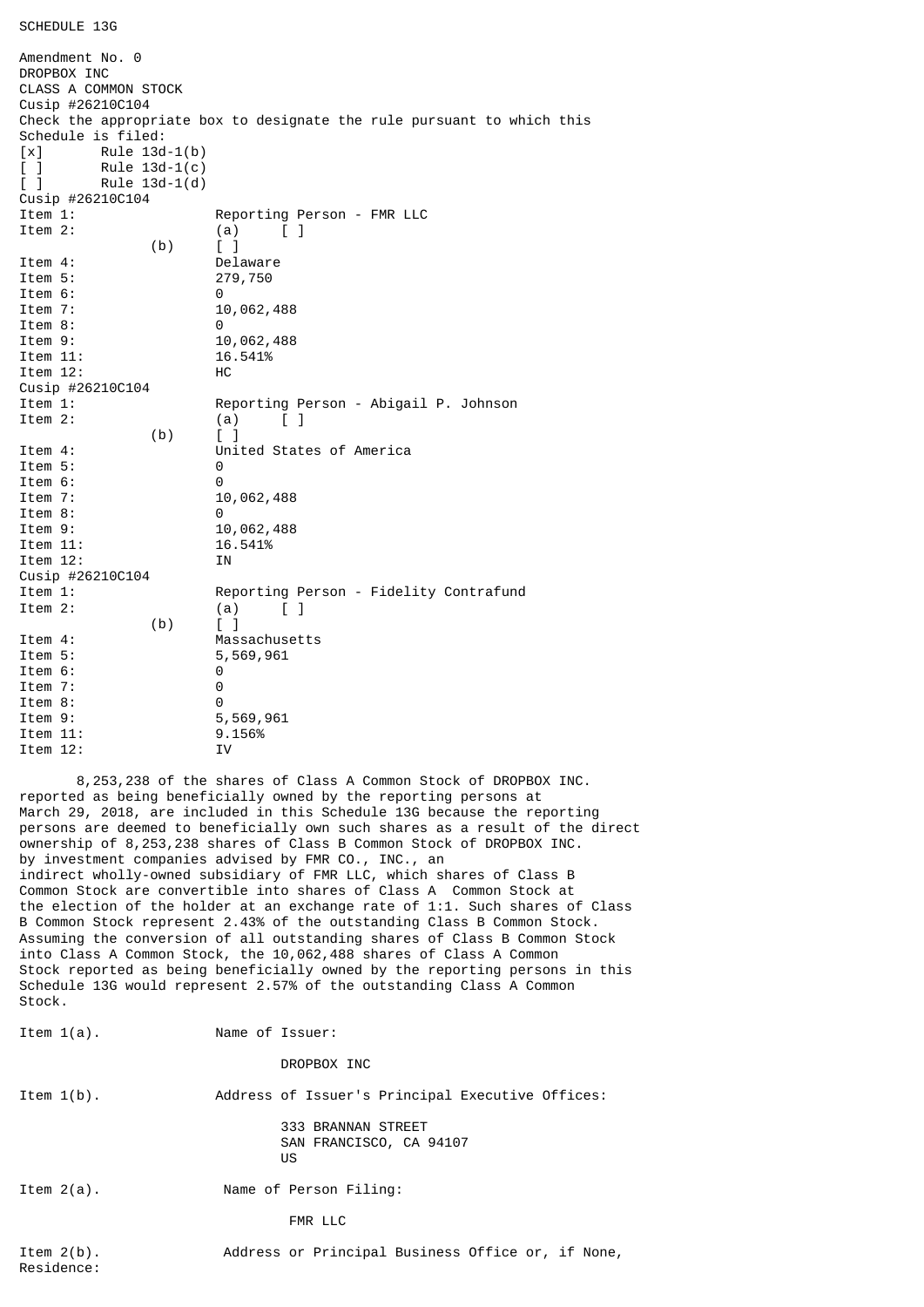|                 |            | 245 Summer Street, Boston, Massachusetts 02210                                                                                      |   |
|-----------------|------------|-------------------------------------------------------------------------------------------------------------------------------------|---|
| Item $2(c)$ .   |            | Citizenship:                                                                                                                        |   |
|                 |            | Not applicable                                                                                                                      |   |
| Item $2(d)$ .   |            | Title of Class of Securities:                                                                                                       |   |
|                 |            | CLASS A COMMON STOCK                                                                                                                |   |
| Item $2(e)$ .   |            | CUSIP Number:                                                                                                                       |   |
|                 |            | 26210C104                                                                                                                           |   |
| Item 3.         |            | This statement is filed pursuant to Rule $13d-1(b)$ or $13d-2(b)$                                                                   |   |
| or (c) and the  |            | person filing, FMR LLC, is a parent holding company in accordance with<br>Section $240.13d-1(b)(1)(ii)(G)$ . (Note: See Exhibit A). |   |
| Item 4.         | Ownership  |                                                                                                                                     |   |
|                 | (a)        | Amount Beneficially Owned:<br>10,062,488                                                                                            |   |
|                 | (b)        | Percent of Class:<br>16.541%                                                                                                        |   |
|                 | (c)        | Number of shares as to which such person has:                                                                                       |   |
| 279,750         |            | (i)<br>sole power to vote or to direct the vote:                                                                                    |   |
|                 |            | (ii)<br>shared power to vote or to direct the vote:                                                                                 | 0 |
| disposition of: | 10,062,488 | sole power to dispose or to direct the<br>(iii)                                                                                     |   |
| disposition of: | 0          | shared power to dispose or to direct the<br>(iv)                                                                                    |   |

 8,253,238 of the shares of Class A Common Stock of DROPBOX INC. reported as being beneficially owned by the reporting persons at March 29, 2018, are included in this Schedule 13G because the reporting persons are deemed to beneficially own such shares as a result of the direct ownership of 8,253,238 shares of Class B Common Stock of DROPBOX INC. by investment companies advised by FMR CO., INC., an indirect wholly-owned subsidiary of FMR LLC, which shares of Class B Common Stock are convertible into shares of Class A Common Stock at the election of the holder at an exchange rate of 1:1. Such shares of Class B Common Stock represent 2.43% of the outstanding Class B Common Stock. Assuming the conversion of all outstanding shares of Class B Common Stock into Class A Common Stock, the 10,062,488 shares of Class A Common Stock reported as being beneficially owned by the reporting persons in this Schedule 13G would represent 2.57% of the outstanding Class A Common Stock.

Item 5. Ownership of Five Percent or Less of a Class.

Not applicable.

Person.

Item 6. Ownership of More than Five Percent on Behalf of Another

 One or more other persons are known to have the right to receive or the power to direct the receipt of dividends from, or the proceeds from the sale of, the CLASS A COMMON STOCK of DROPBOX INC. No one other person's interest in the CLASS A COMMON STOCK of DROPBOX INC is more than five percent of the total outstanding CLASS A COMMON STOCK.

Item 7. Identification and Classification of the Subsidiary Which Acquired the Security Being Reported on By the Parent Holding Company.

See attached Exhibit A.

Item 8. Identification and Classification of Members of the Group.

Not applicable.

Item 9. Notice of Dissolution of Group.

Not applicable.

Item 10. Certifications.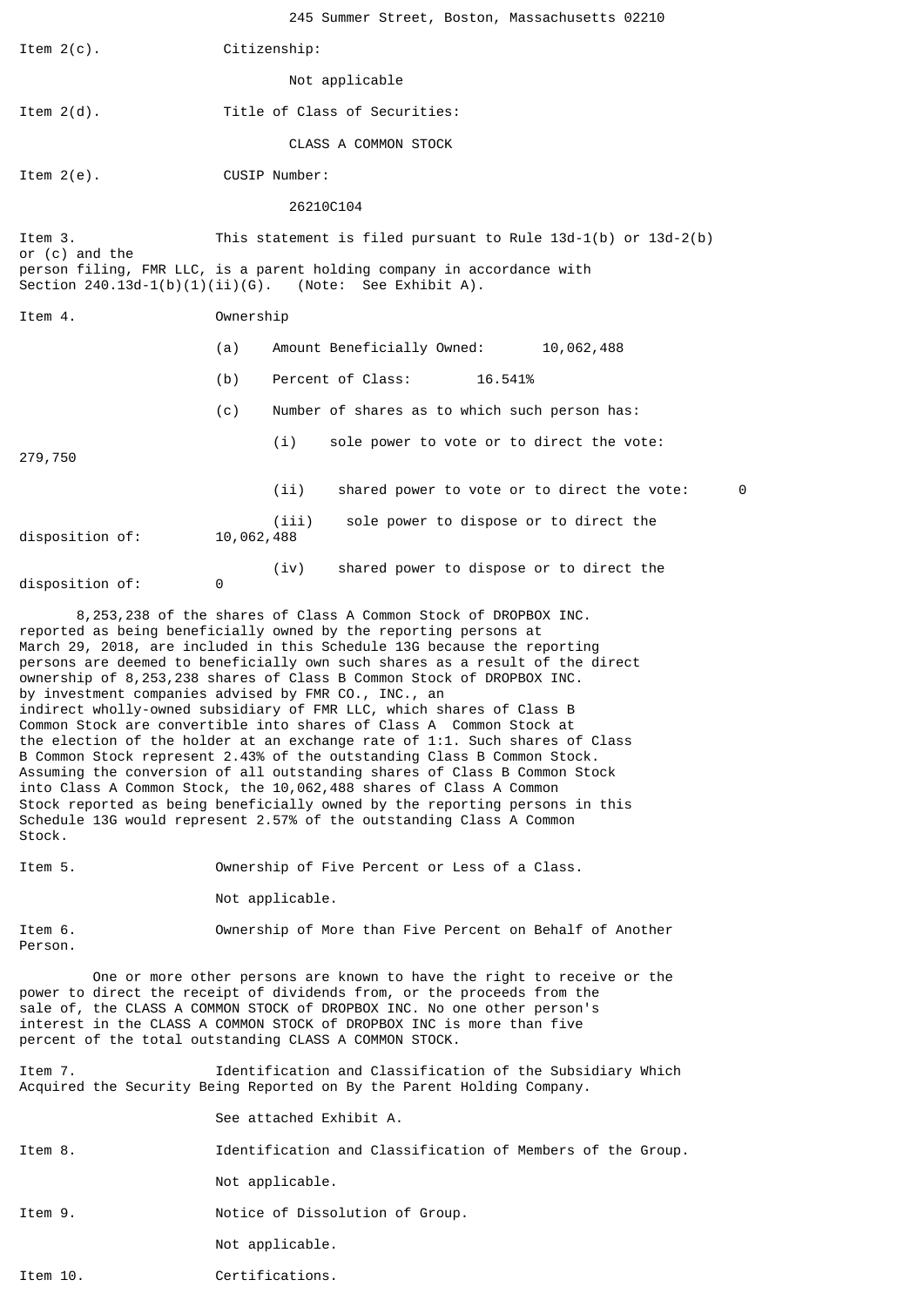By signing below I certify that, to the best of my knowledge and belief, the securities referred to above were acquired and are held in the ordinary course of business and were not acquired and are not held for the purpose of or with the effect of changing or influencing the control of the issuer of the securities and were not acquired and are not held in connection with or as a participant in any transaction having that purpose or effect.

Signature

After reasonable inquiry and to the best of my knowledge and belief, I certify that the information set forth in this statement is true, complete and correct.

> April 9, 2018 Date /s/ Marc R. Bryant

Signature

 Marc R. Bryant Duly authorized under Power of Attorney effective as of September 23, 2015, by and on behalf of FMR LLC and its direct and indirect subsidiaries\*

\* This power of attorney is incorporated herein by reference to Exhibit 24 to the Schedule 13G filed by FMR LLC on June 10, 2016, accession number: 0000315066-16-005935

Exhibit A

 Pursuant to the instructions in Item 7 of Schedule 13G, the following table lists the identity and Item 3 classification, if applicable, of each relevant entity that beneficially owns shares of the security class being reported on this Schedule 13G.

Entity ITEM 3 Classification FIAM LLC IA Fidelity Institutional Asset Management Trust Company BK FIDELITY MANAGEMENT & RESEARCH COMPANY IA FMR CO., INC \* IA

\* Entity beneficially owns 5% or greater of the outstanding shares of the security class being reported on this Schedule 13G.

 Abigail P. Johnson is a Director, the Chairman and the Chief Executive Officer of FMR LLC.

 Members of the Johnson family, including Abigail P. Johnson, are the predominant owners, directly or through trusts, of Series B voting common shares of FMR LLC, representing 49% of the voting power of FMR LLC. The Johnson family group and all other Series B shareholders have entered into a shareholders' voting agreement under which all Series B voting common shares will be voted in accordance with the majority vote of Series B voting common shares. Accordingly, through their ownership of voting common shares and the execution of the shareholders' voting agreement, members of the Johnson family may be deemed, under the Investment Company Act of 1940, to form a controlling group with respect to FMR LLC.

 Neither FMR LLC nor Abigail P. Johnson has the sole power to vote or direct the voting of the shares owned directly by the various investment companies registered under the Investment Company Act ("Fidelity Funds") advised by Fidelity Management & Research Company ("FMR Co"), a